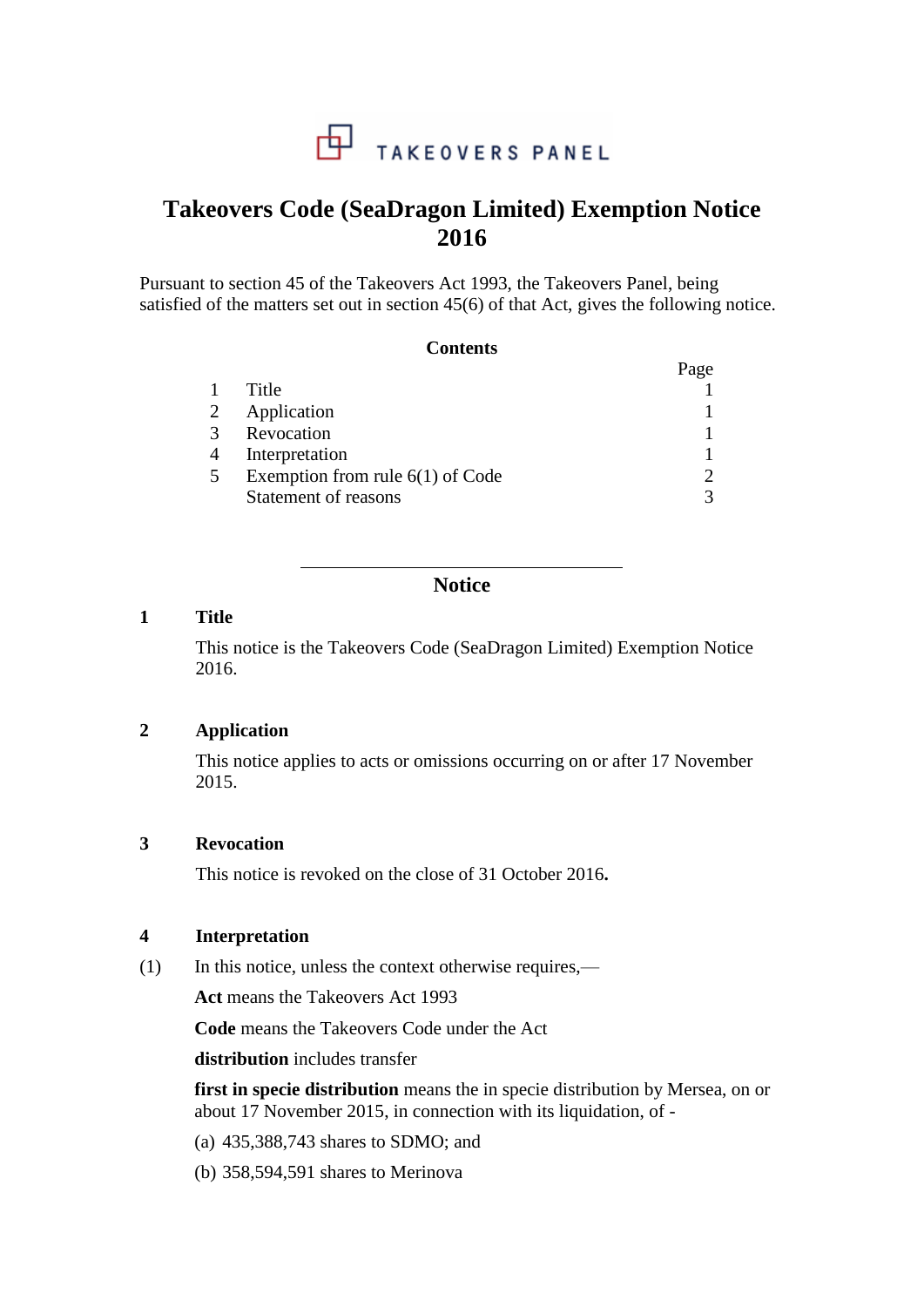**in specie distributions** means the first in specie distribution and the second in specie distribution

**Merinova** means Merinova Limited

**Merinova shareholders** means Longview Te Pirita Limited, Gillespie Nominees Limited (as trustee of the AJJD Trust), Darrell James Crozier, Kenneth Richard Deans, Sandra Deans and WMC Trustee Limited (as trustees of the Alba Trust), Darrell James Crozier and Deborah Gay Foran (as trustees of the Bailfor Trust), David and Karen Ward, Wakanui Investments Limited, Cheryl Ruth Weedon, Michael Pahl, Michael Paul Baird and Joanne Helen Singer, being the shareholders of Merinova

**MerSea** means MerSea Holdings Limited (in liquidation)

**SDMO** means SDMO Trustee Limited

**SeaDragon** means SeaDragon Limited

**shares** means shares in SeaDragon

**second in specie distribution** means the in specie distribution of 358,594,591 shares held by Merinova to the Merinova shareholders on or after 23 December 2015

- (2) In this notice, a reference to a person increasing voting control is a reference to the person becoming the holder or controller of an increased percentage of voting rights in SeaDragon.
- (3) Any term or expression that is defined in the Act or the Code and used, but not defined, in this notice has the same meaning as in the Act or the Code.

#### **5 Exemption from rule 6(1) of Code**

SDMO, Merinova and each of the Merinova shareholders are exempted from rule 6(1) of the Code in respect of any increase in their voting control as a result of the in specie distributions.

Dated at Hamilton this  $25<sup>th</sup>$  day of January 2016

[signed] R A Coupe, Deputy Chairperson